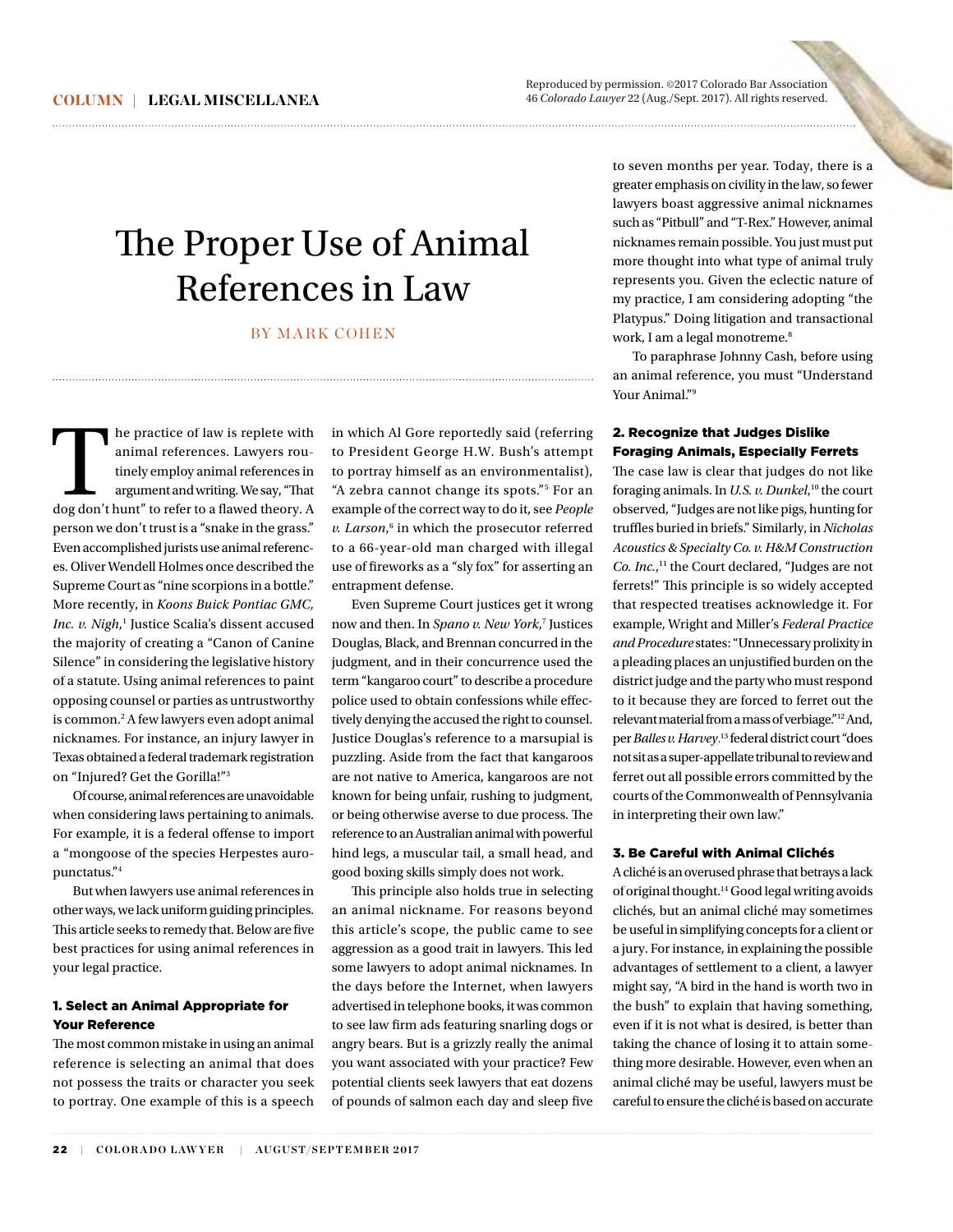

Still another problematic animal expression is "taking the bull by the horns." Very few people who take the bull by the horns achieve their desired outcome.

assumptions. For example, lawyers sometimes refer to a powerful person or organization as the "800-pound gorilla." The problem is that a full-grown adult male Eastern gorilla typically weighs 309 to 453 pounds.<sup>15</sup> The heaviest gorilla recorded weighed only 586 pounds. 16 Thus, as one legal scholar pointed out, referring to an 800-pound gorilla is like referring to an 800-pound hamster —it doesn't exist.17

Another troublesome expression is that of rats leaving a sinking ship. To the extent this is intended to imply that rats are selfish or disloyal, this reference fails completely. Every rational creature leaves a sinking ship; it is not a decision unique to rats. Properly used, this reference means you can tell something is about to fail when large numbers of people begin to leave it. For example, in *Pennichuck Corp. v.*  City of Nashua,<sup>18</sup> the court noted that tenants "began to leave the premises like rats deserting a sinking ship" when it became known that a municipality intended to take the property through eminent domain.

Still another problematic animal expression is "taking the bull by the horns." Very few people who take the bull by the horns achieve their desired outcome. See, for example, *Zurich Reinsurance (London) Ltd. v. Westville Riding*

*Club, Inc.*, 19 in which the court held that the policy did not cover injuries sustained by a member of the public who accepted a rodeo announcer's challenge to win money the hard way by removing a ribbon from a bull's horns.

## 4. Don't Use Dogs to Make Negative References

In *Gaddy v. Cirbo*, 20 counsel referred to the defendants as "cowardly dirty, low down dogs." Similarly, in*Miller v. State*, 21 the district attorney referred to a defendant as a "mad dog who did not deserve to live." The problem with using dog references to attempt to paint someone in a bad light is that people like dogs. The American Veterinary Medical Association estimates that 36.5% of all households in America include a dog and that there are 69,926,000 pet dogs in the United States. 22 Moreover, far from being considered cowardly and dirty, many see dogs as noble, loyal, and heroic. Think *Lassie* and *Rin Tin Tin.*

## 5. Consult the Bottom of the Evolutionary Scale for Insults

When attempting to portray others in a negative light, it is best to avoid mammals altogether. Prosecutors have called defendants dogs, hogs, hyenas, rats, rattlesnakes, skunks, vultures, wolves, and worms. However, as noted above, dogs are likeable. The same holds true for many other mammals. As Mark Twain noted in the introduction *to Pudd'nhead Wilson*:

Observe the ass, for instance: his character is about perfect, he is the choicest spirit among all the humbler animals, yet see what ridicule has brought him to. Instead of feeling complimented when we are called an ass, we are left in doubt.

Generally, if you really want to convey disgust, you should stick with animals that are lower than mammals on the evolutionary scale. James Gorman suggests we use an evolutionary scale to assess the level of disgust an animal reference carries, noting the difference, for example, between calling former Attorney General Ed Meese a "dirty rat," an "insect," and a "slug." He suggests part of the answer may lie in evolutionary biology:

Evolutionarily, slugs are pretty distant from us, what with all our limbs and our clearly defined ears. And the further things get from us, in evolutionary terms, the creepier they seem. Other mammals may be fearsome, but they're seldom disgusting. Birds are cute; Reptiles at least aren't gooey. Amphibians